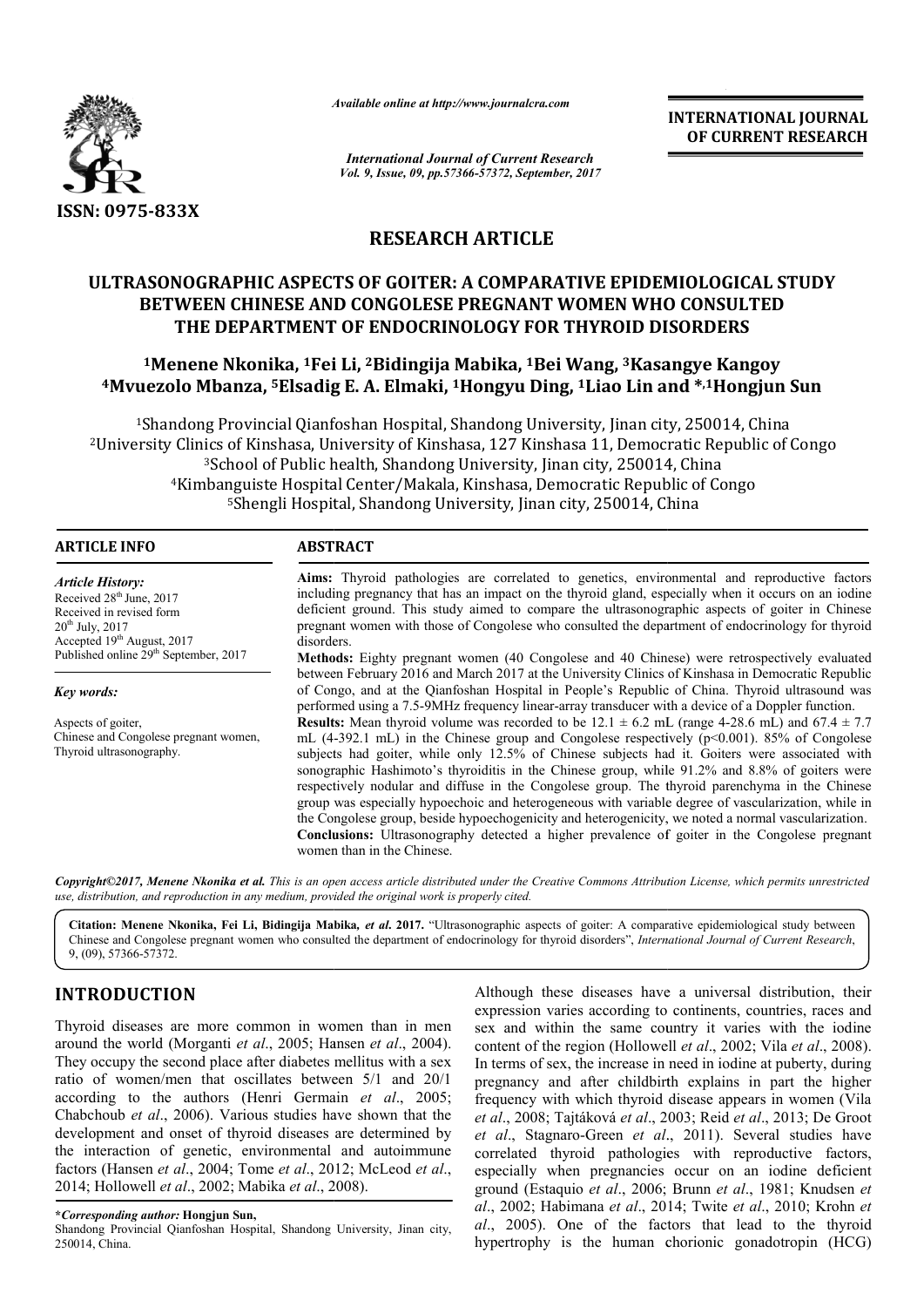hormone produced during pregnancy. This hormone that has a structural analogy with the thyroid stimulating hormone (TSH) stimulates the growth of thyroid follicular cells and the different stages of the thyroid hormonosynthesis, with as consequences in pregnant women; thyroid hypertrophy, nodules formation and risk of malignant degeneration (Wémeau *et al*., 2005; de Escobar *et al*., 2004). Thyroid hypertrophy during pregnancy poses serious diagnostic and/or therapeutic problems. Concerning the diagnosis, it should be noted that the somatic and behavioral changes easily evoke psychic or psycho-affective disorders. Biochemical and immunological disturbances that result can lead to misdiagnosis and poor treatment because of the false positives sometimes observed in the dosage of anti TSH receptor antibodies (De Groot *et al*., 2012; Stagnaro-Green *et al*., 2011; de Escobar *et al*., 2004; Okosieme *et al*., 2008). Only *in vivo* methods that do not use ionizing radiation can be performed during pregnancy, and Ultrasound technique is among these methods. Ultrasound technique offers the clinician many advantages: its non-aggressive nature, its great ability to detect thyroid nodules (even those less than 10mm in diameter), its great accessibility, the handling facilities, and its low financial cost. It also allows to specify the echostructure of the thyroid gland, to calculate the thyroid volume with good precision and to confirm the diagnosis of goiter as well as its impact on nearby structures (Stagnaro-Green *et al*., 2011; Twite *et al*., 2010; Kratky *et al*., 2013; Igl *et al*., 1981; Lutz and Buscarini, 2013; Royal, 1998 and Chaudhary and Bano, 2012). Despite the multiplicity of ultrasound scans in medical training in the Democratic Republic of Congo (DRC), the data referring to the echographic aspects of the thyroid gland during pregnancy are rarely available, while iodine metabolism disorders are frequently encountered in our consultations and are generally the cause of fertility disorders in the majority of women. Moreover, besides the benefit of treatment of pregnant women with thyroid pathologies, there are risks of interruption of pregnancy as well as disorders of somatic and psychomotor of fetal growth (de Escobar *et al*., 2004; Okosieme *et al*., 2008). The Chinese women are less exposed to obstetric factors than Western or Congolese women because of the limited births to two children. For that, this study aimed to compare the ultrasonographic aspects of goiter in Chinese pregnant women with those of Congolese who consulted the department of endocrinology for thyroid disorders, and to look for the possible clinical and Para clinical particularities that could be caused by the thyroid diseases in these two populations who present differences in terms of genetic, environmental and reproductive factors.

# **MATERIALS AND METHODS**

## **Subjects**

This is a retrospective and comparative study of 80 pregnant women (including 40 Congolese and 40 Chinese) who consulted for thyroid disorders in the department of endocrinology of the University Clinics of Kinshasa in Democratic Republic of Congo (DRC), and of the Shandong Provincial Qianfoshan Hospital in People's Republic of China (PRC) from February 2016 to March 2017. Eligibility criteria included pregnant women who consulted in the department of endocrinology for thyroid disorders and had performed thyroid hormone tests and a thyroid sonography. The subjects who did not undergo the thyroid sonography and those with nonexploitable records as well as non-Congolese and non-Chinese

pregnant women were excluded from the study. The medical ethics committee of both the Shandong Provincial Qianfoshan Hospital in PRC and of the University Clinics of Kinshasa in DRC approved this study, and the confidentiality of the information has been taken into account.The demographic questionnaire concerned age, marital status, parity and the family history of thyroid pathologies. Clinical and biological characteristics included age, pregnancy rank as well as hormonal tests including TSH, free and total thyroxin (FT4 and TT4), and free and total triiodothyronine (FT3 and TT4).

**Image acquisition:** Thyroid ultrasonography of all pregnant women was performed by sonographers experienced in thyroid imaging. All the ultrasound machines were equipped with linear-array transducers with a frequency range of 7.5-9MHz, and Color Doppler module. The volume of the thyroid of each lobe was calculated according to the formula of the ellipse: height x width x thickness x  $\pi$  / 6. The overall volume was obtained by the sum of the two volume lobes (Knudsen *et al*., 1999). The thyroid dimensions and the thyroid volume, the echogenicity and the echostructure of the parenchyma, the number of thyroid nodules, the vascularization and the presence or absence of cervical adenopathies were recorded. Goiter was defined by a volume of thyroid above 18 ml in women and was described as simple when its echogenicity was completely homogeneous (Brunn *et al*., 1981; Twite *et al*., 2010).

**Thyroid function and serum levels of thyroid hormones:**  The state of euthyroidism, hypothyroidism or hyperthyroidism was defined on the basis of the TSH rates according to the values of international references for pregnant women Level I-USPSTF (Stagnaro-Green *et al*., 2011): first trimester: 0.1– 2.5mIU/L, second trimester: 0.2-3.0mIU/L and third trimester: 0.3–3.0mIU/L.

## **Statistical Analysis**

The data were entered and analyzed on the computer using the software SPSS version 17, Inc., Chicago, IL. Means ± SD were calculated for the quantitative variables. The ANOVA test was used for comparison of patient's groups; the statistical significance was set at 0.05 for a 0.95% confidence interval.

# **RESULTS**

**Epidemiological characteristics:** This study involved 80 women (including 40 Chinese and 40 Congolese) who consulted the Department of Endocrinology for thyroid disorders during pregnancy. The average age of the subjects was 32.2 ±4.9 (range 23-48) years overall. It was 30.9±4.2 (range 24-40) years for the Chinese population, and 33.5±5.4 (range 23-48) years for the Congolese (p=0.991). We identified the majority of subjects in first trimester of pregnancy; 60% and 62.5% of patients in the Chinese group and Congolese respectively. Multiparity has characterized the Congolese population; the majority of subjects (60%) had at least 3 births in the past, versus (vs) to the Chinese population which was characterized by the primiparity (57.5%) (Figure 1 and Figure 2).

## **Thyroid function in each population**

We noted 25% of subjects with dysthyroidism in the Congolese group versus 52.5% in the Chinese. Figure 3 shows thyroid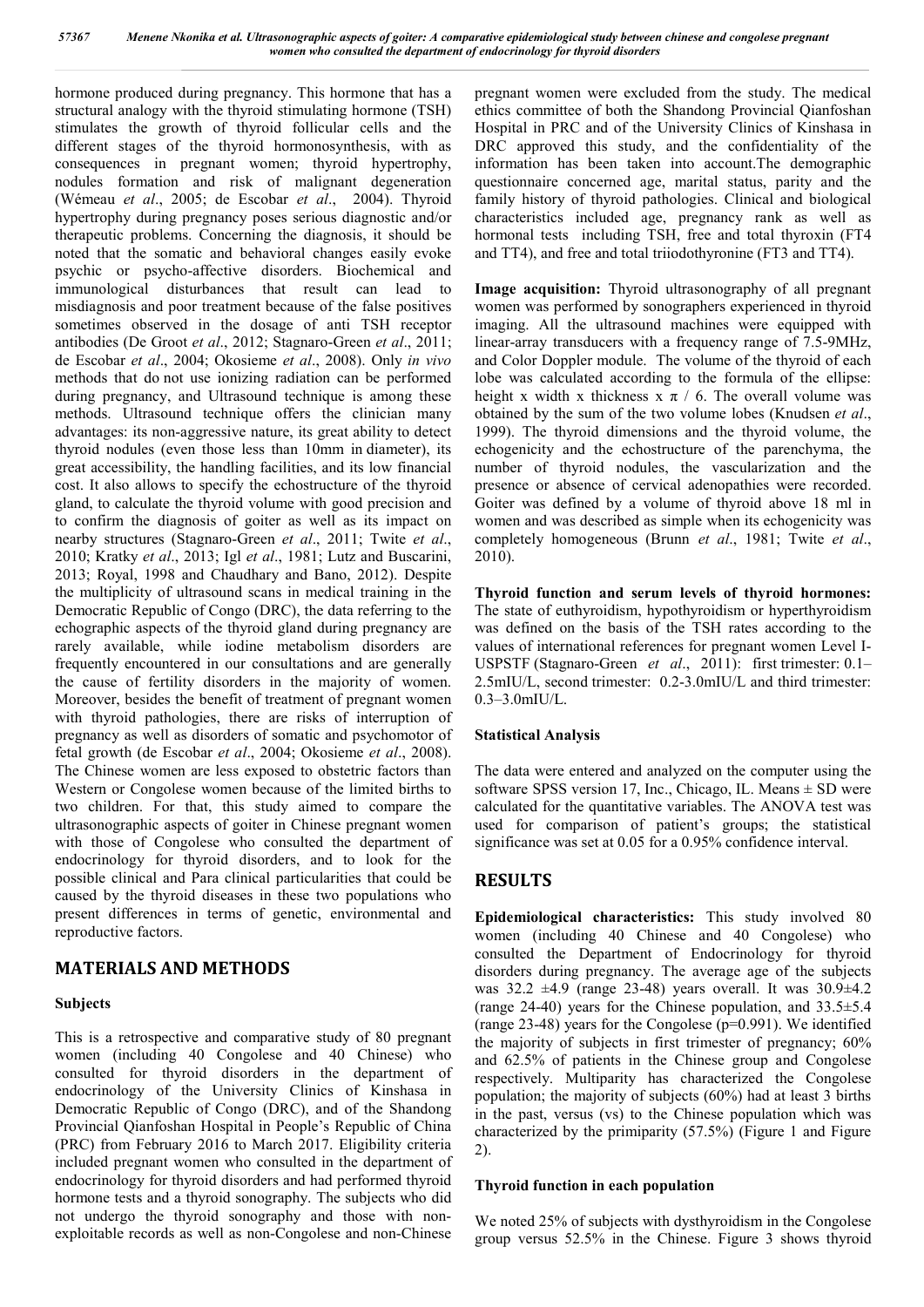function in each population.The thyroid function profile was characterized by a prevalence of hypothyroidism higher to that of hyperthyroidism in Chinese subjects (30% of hypothyroidism vs 22.5% of hyperthyroidism). The opposite was noted in Congolese groupin whom the prevalence of hyperthyroidism was higher than that of hypothyroidism hyperthyroidism was higher than that of hypothyroidism (17.5% of hyperthyroidism vs 7.5% hypothyroidism) (Figure 3).



**Figure 1. The distribution of subjects at each stage of pregnancy: First (T1), second (T2) and third (T3) trimester of pregnancy**







**Figure 3. The thyroid function in each group: Euthyroidism (N), hypothyroidism (Hypo) and (Hyper)**



Figure 4. The distribution of goiter according to gestational age:<br>First trimester (T1) second timerster (T2) and third trimester (T3)

#### **Size or volume of the thyroid gland**

**Figure 4. The distribution of going to gestation of going the mass of the stational age: Figure 4. The distribution of going the mass in the stational age: Figure 1. The distribution of the distribution of the distrib** Comparing the mean thyroid volume between both populations, Comparing the mean thyroid volume between both populations, it was found to be  $12.1 \pm 6.2$  mL (range 4-28.6 mL) and 67.4  $\pm$ 7.7 mL (4-392.1 mL) in the Chinese group and Congolese respectively; this difference was statistically significant ( $p<0.001$ ). We noted 34 of the 40 (85%) Congolese subjects with a thyroid volume well above the upper limit of the normal, while only five of 40 (12.5%) Chinese subjects had goiter. Sixteen of the forty Chinese subjects (40%) had a thyroid volume less than 10 mL, whereas only one Congolese subject had a thyroid volume less than 10ml. The majority of these subjects with goiter were in the first trimester, 60% of Chinese subjects and 61.8% of Congolese subjectsrespectively (Figure 4). 7.7 mL (4-392.1 mL) in the Chinese group and Congolese respectively; this difference was statistically significant (p<0.001). We noted 34 of the 40 (85%) Congolese subjects with a thyroid volume well above the upper limit

#### Sonographic features of thyroid gland and sonographic **diagnoses**

Thyroid parenchyma in both populations was especially hypoechoic and heterogeneous to sonography (Table 1). This heterogeneous echogenicity was accompanied by a hypervascularisation to the Doppler in 72.7% cases in the Chinese population, and only 4.3% of cases in the Congolese.A hypoechoic and heterogenic thyroid parenchyma was mainly associated to the diagnosis of ultrasonographic Hashimoto's thyroiditis (45%) in the Chinese group, and to the goiter heterogeneous echogenicity was accompanied by<br>hypervascularisation to the Doppler in 72.7% cases in the<br>Chinese population, and only 4.3% of cases in the Congolese.<br>hypoechoic and heterogenic thyroid parenchyma was mainl<sub>1</sub>

#### **Related features**

Secondarysonographicfindings were found to be associated Secondarysonographicfindings were found to be associated withdifferent thyroid pathologies. Cervical adenopathies (which were considered as benign) were found to be associated with 14 (77.7%) cases of sonographic Hashimoto's thyroiditis. It was found that the plunging and/or compressive characters in 12 (37.5%) Congolese subjects who had goiter (Insert were considered as benign) were found to be associated (77.7%) cases of sonographic Hashimoto's thyroiditis.<br>Sound that the plunging and/or compressive characters in 5%) Congolese subjects who had goiter (Insert Table 3).

#### **DISCUSSION**

In the present study, the mean age of Congolese pregnant women (33.5  $\pm$  5.4 years) and that of Chinese (30.9  $\pm$  4.2 In the present study, the mean age of Congolese pregnant women  $(33.5 \pm 5.4 \text{ years})$  and that of Chinese  $(30.9 \pm 4.2 \text{ years})$  were superimposable, but slightly higher than that reported by Rajesh Rajput *et al.* (23.79  $\pm$ 3.47 years) (Rajput *et al*., 2015). This age range corresponds to one of the critical periods of working life for women (the reproductive period especially) during which various factors (pregnancy, childbirth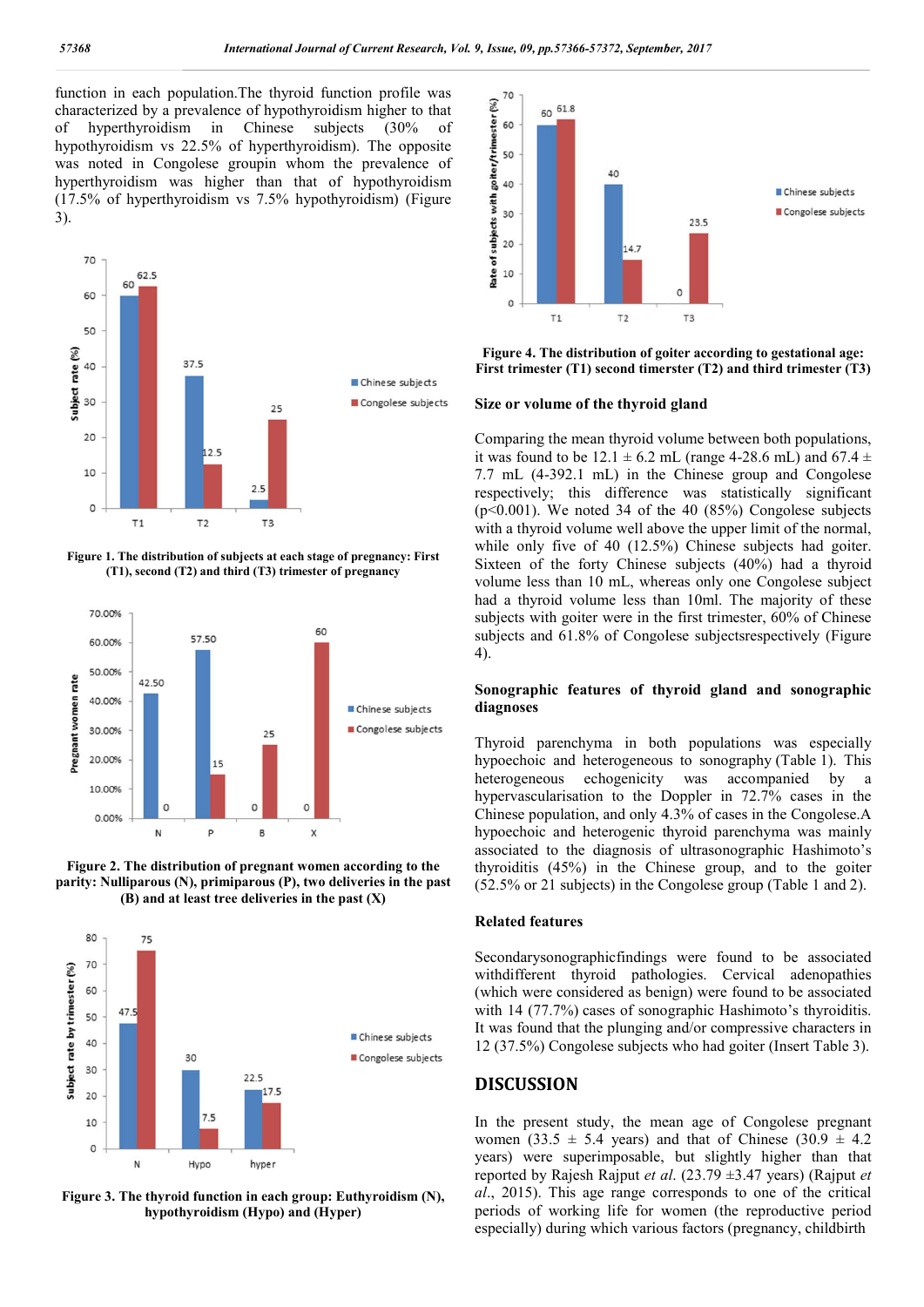| Countries       | Echostructure | Frequency | $\%$  | Valid % | Cumulative % |
|-----------------|---------------|-----------|-------|---------|--------------|
| Chinese group   |               |           |       |         |              |
| NE.             |               | 18        | 45    | 45      | 45           |
| HH              |               | 22        | 55.0  | 55.0    | 100.0        |
| Total           |               | 40        | 100.0 | 100.0   |              |
| Congolese group |               |           |       |         |              |
| NE.             |               | 17        | 42.5  | 42.5    | 42.5         |
| HН              |               | 23        | 57.5  | 57.5    | 100.0        |
| Total           |               | 40        | 100.0 | 100.0   |              |

**Table 1. Ultrasonographic features of thyroid parenchyma**

**Abbreviations: NE**=Normal echostructure; **HH**=Hypoechogeneous and heterogeneous.

**Table 2. Distribution of diagnosis according to the echostructure**

| Diagnostics/group                   | NE             | HН             | Total       |
|-------------------------------------|----------------|----------------|-------------|
| Chinese group                       |                |                |             |
| Normal thyroid                      | 14             |                | 14(35%)     |
| Hashimoto's thyroiditis             |                | 18             | 18(45%)     |
| Thyroid with hypervascularization   |                |                | $1(2.5\%)$  |
| Isolated nodules                    | 4              |                | 7(17.5%)    |
| Total                               | 19             | 21             | $40(100\%)$ |
| Congolese group                     |                |                |             |
| Normal thyroid                      | $\mathfrak{D}$ |                | 2(5%)       |
| Nodular/multinodular/Diffuse goiter | 13             | 21             | 34(85%)     |
| Isolated nodules                    | 2              | $\overline{c}$ | $4(10\%)$   |
| Total                               |                | 23             | $40(100\%)$ |

**Abbreviations: NE**= Normal echostructure. **HH**=Hypoechogeneous and heterogeneous.

**Table 3. Ultrasonographic diagnosis according to the secondary features**

| Diagnostics/groups           | Nothing to report | СA | Pl/comp. character | T. calcif. | Total       |
|------------------------------|-------------------|----|--------------------|------------|-------------|
| Chinese subjects             |                   |    |                    |            |             |
| Normal thyroid               |                   | 12 | ۰                  |            | 14(35%)     |
| Hashimoto's thyroiditis      |                   | 14 | ۰                  |            | 18(45%)     |
| Thyroid hypervascularisation |                   |    | ۰                  |            | $1(2.5\%)$  |
| Thyroid with nodules         |                   |    | ۰                  |            | 7(17.5%)    |
| Total                        |                   | 31 |                    |            | $40(100\%)$ |
| Congolese subjects           |                   |    |                    |            |             |
| Normal thyroid               |                   |    |                    |            | 2(5%)       |
| Nodular/Diffuse goiter       | 20                |    | 12                 |            | 34(85%)     |
| Thyroid with nodules         |                   |    |                    |            | $4(10\%)$   |
| Total                        | 25                |    | ۰3                 |            | $40(100\%)$ |

**Abbreviations: CA**= cervical adenopathy; **Pl/comp. character=**Plunging/compressive character of goiter; **T. calcif=**Thyroid parenchymal calcification.

and breastfeeding) interact and stimulate growth and development of the thyroid. These factors increase the need for thyroid hormones and, on the other hand, lead to the hyperplasia of thyroid follicular cells with reduced thyroid uptake of iodine following the resulting hyperestrogenemia. These factors could partially explain the increase in risk of thyroid pathology during this age group (Pedersen *et al*., 1993; Tunbridge *et al*., 1977). Seventy-five percent (75%) of Congolese pregnant women who consulted had a normal thyroid function (See Figure 3), while only 47.5% of Chinese pregnant women who consulted had thyroid function within normal range. Thirty percent (30%) of Chinese subjects were in hypothyroidism and 22.5% were in hyperthyroidism, contrary to what was observed in Congolese subjects (where hypothyroidism accounts for 7.5% and hyperthyroidism 17.5% of cases). The profile of thyroid function in Chinese group in our study corresponds to that of several other authors who reported the prevalence of hypothyroidism higher in Asian countries (including China and India) than in west (Dhanwal *et al*., 2013; Bandela *et al*., 2013). The predominance of the autoimmune process and the increased iodine intake in diet may be a reason for this higherprevalence of hypothyroidism observed in Chinese pregnant women (Poppe and Glinoer, 2003; Teng *et al*., 2011). The present study shows a higher prevalence of goiter in the first trimester of pregnancy (60% of

Chinese subjects and 61.8% of Congolese subjects with goiter). This could be explained by the iodine loss (placental transfer, elevation of renal clearance in Iodine), hyperestrogenemia, and the action of chorionic hormone gonadotropin during the first weeks of pregnancy (Zimmermann *et al*., 2008). Concerning the mean thyroid volume, Nils Knudsen *et al*. (1999) reported in their series a mean thyroid volume of 11.9 ml in an area with low iodine intake. These values are close to those found in Chinese subjects in our series  $(12.1 \pm 6.2 \text{ ml})$ , extremes 4-28.6 ml) and those reported by Berghout *et al*. (1994) and by Brander and Kivisaari (1989). However, Berghout *et al*. (1994) found no change in thyroid volume prior to or during pregnancy in healthy pregnant women living in areas with adequate intake of Iodine (10.3  $\pm$  5.1 mL before pregnancy,  $10.6 \pm 4.4$  mL in the first trimester,  $9.6 \pm 3.8$  mL in the second trimester and  $9.4 \pm 3.0$  mL in the third trimester of pregnancy). Curiously, all these values remain far lower than those found among Congolese subjects, in whom the range is from 4 to 392.1 mL, with an average of  $67.4 \pm 7.7$  mL. This volumetric discordance may be the consequence of an autoimmune process in the Chinese subjects, as shown by the predominance of chronic lymphocytic thyroiditis suspected in these patientswith cervical adenopathies (in 77.7% of Chinese subjects with sonographic Hashimoto's thyroiditis) and tendency of decrease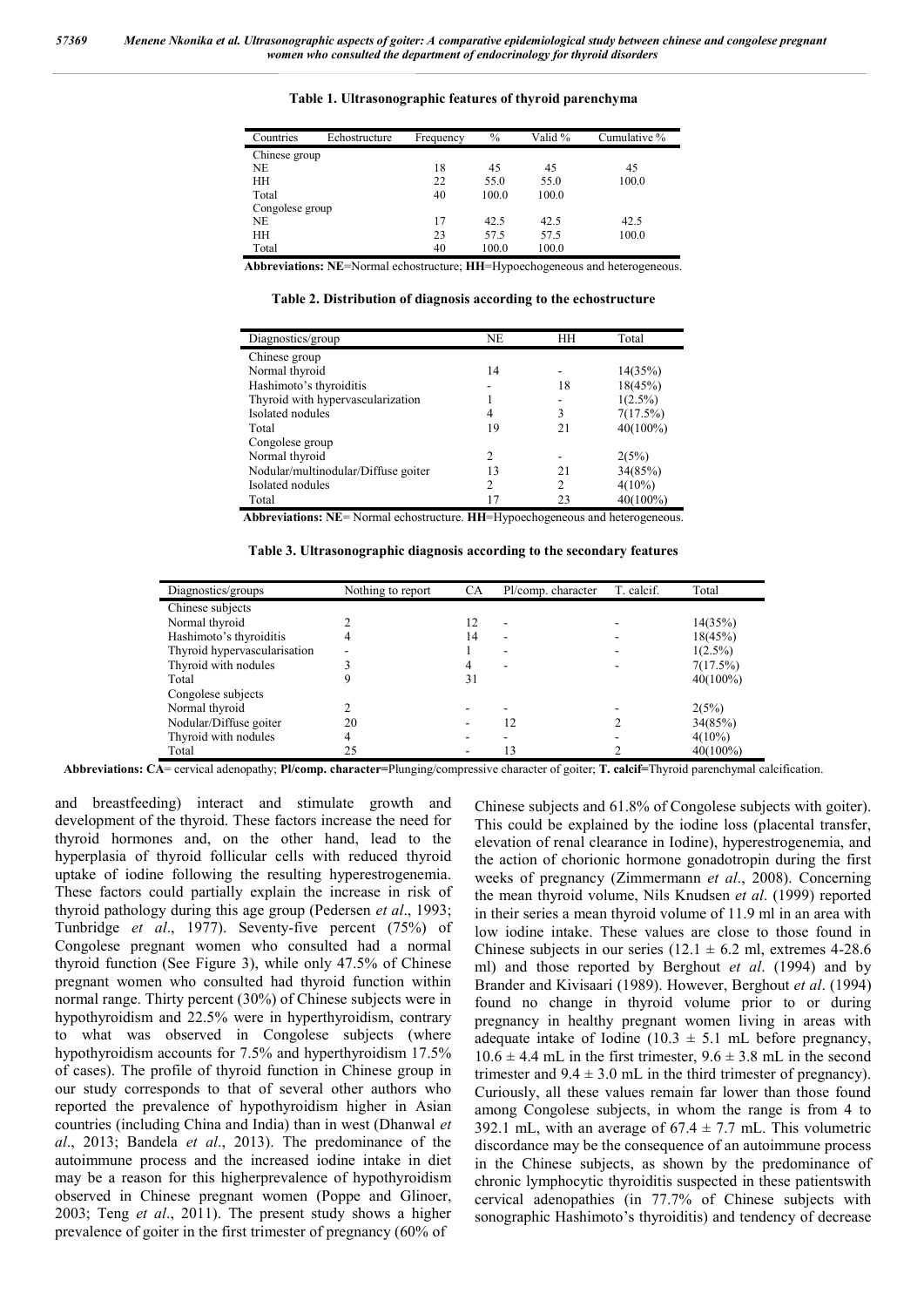in volume (up to less than 10mL in 37.5% of Chinese subjects with suspicious of sonographic Hashimoto's thyroiditis).

But, besides iodine deficiency, possible raisons for the severe hypertrophy of the gland during pregnancy in Congolese group could include: the presence of goitrigens in diet (such the consumption of cassava roots and leaves without sufficient protein intake), deficiency in nutrient (Selenium and Iron), multigravida/multiparity, use of pesticides, the genetic predisposition or the existence of an infra-clinical anomaly that would have escaped the attention of the clinician and whose appearance would be favored by many physiological factors that interact during pregnancy as demonstrated in other studies (Rajput *et al*., 2015; Thilly *et al*., 1992; Knudsen *et al*., 2002; Das *et al*., 2011; Soares *et al*., 2008; Hansen *et al*., 2005). Our hypothesis is reinforced by the observations of Rasmussen *et al*. (1989) who reported an increase in thyroid volume from  $20.2 \pm 2.2$  mL to  $24.1 \pm 2.2$  mL in the second trimester and at the end of pregnancy without the volume of the gland reaching 30 mL in an iodine-poor environment, with a reduction to 18.4  $\pm$  2.0 mL in postpartum period. Looking at these data more closely, we see that the increase in the size of the thyroid gland observed during pregnancy for almost all of the Chinese subjects did not go beyond 18 ml set as the upper limit of a normal thyroid in women (Brunn *et al*., 1981). On the other hand, we noted that 34 of the 40 Congolese subjects in our series (85%) had a thyroid volume well above the upper limit of the normal and thus had a goiter, while only 6 patients (15%) had a normal size gland in this group (Brunn *et al*., 1981). These figures contrast with those published by Twite *et al*. in their study in which only 5.4% of the Congolese pregnant women had goiter (Twite *et al*., 2010). In clinical examination, Rajesh Rajput and al. found goiter 8% of women (Rajput *et al*., 2015).

Regarding the clinical forms of goiter, it must be noted that all goiters in the Chinese group were associated with Hashimoto thyroiditis, while 91.2% of the goiters were nodular and 8.8% were diffuse in the Congolese group. In our study, the diagnosis of Hashimoto's thyroiditis was sonographic. This diagnosis is generally accepted by several authors who reported that thyroid ultrasound has a higher specificity than the positivity of antithyroid antibodies in the diagnosis of Hashimoto's thyroiditis (Kratky *et al*., 2013; Rago *et al*., 2001). The ultrasonographic abnormalities demonstrated in Chinese subjects that led to the diagnosis of Hashimoto's thyroiditis were as follows: hypoechoic and heterogeneous echostructure with echogenic lines and a variable degree of vascularization on Doppler ultrasound (Kratky *et al*., 2013; Rago *et al*., 2001). As co-morbidity, unilateral or bilateral cervical adenopathy deemed benign was found in 77.8% of cases in the Chinese group (14/18 cases), and 6 of them (33%) had a thyroid volume of less than 10ml. These characteristics reinforce the hypothesis of the process of an inflammatory disease (Cosgrove, 2012; Brant and Helms, 2012; Baskin *et al*., 2012). Isolated thyroid nodules were rarely found in the study populations: 7 cases out of 40 (17.5%) in the Chinese group and 4 out of 40 cases in the Congolese group (10%). More than 85% of Congolese subjects had multinodular goiter, while among the Chinese, the thyroid nodules were most commonly associated with Hashimoto's thyroiditis (45%). The identification of isolated thyroid nodules is clinically important, given the high risk of malignancy (up to 20%) of any solitary nodule (Wémeau *et al*., 2011). Several factors, including multiparity, multiple pregnancies and especially iodine

deficiency, even if relative, could explain the difference between both populations in term of nodulogenesis (Krohn *et al*., 2005). In Congolese population, goiter was diagnosed in 58.8% of cases with the following ultrasound signs: hypoechoic and heterogeneous structure with normal vascularization of the thyroid parenchyma on Doppler ultrasound. These signs distinguished euthyroid goiter from hypervascular goiter of Graves' disease, where the echostructure may be normal or hypoechoic in a diffuse manner, if not in a homogeneous or heterogeneous way. Our study had several strengths. It presents the first findings of comparison study between Congolese (of Democratic Republic of CONGO) and Chinese pregnant women with thyroid disorders.

This study has shown the role of the sonographic exploration in the study of goiter and the factors associated with it. Moreover, it explains the mechanism behind the increase in thyroid volume in both populations: in the Congolese context, the swelling of the thyroid gland being reactive (given the low iodine intake in a young pregnant woman), however, concerning the Chinese pregnant women, it results from an autoimmune process reflected by the predominance of Hashimoto's thyroiditis with tendency to atrophy of the gland as seen on ultrasound (which is seen in Congolese women generally menopausal or of advanced age). These differences in pathophysiological mechanisms explain clearly the differences in the ultrasound patterns observed in two populations studied.

Our study also had several limitations. The sample of our study is not representative of both Chinese and Congolese populations as a whole, and then not reflecting the reality of the phenomenon in both communities. Cases are rare to find, and it is due firstly to the failure to meet the eligibility criteria (many of these women had not undergone a thyroid sonography during pregnancy) and secondly by the likely ignorance and neglect of the thyroid symptoms especially by the Congolese pregnant women. These realities explain the small size of our sample. Another weakness of this study is the fact that thyroid ultrasounds have not been performed by a single sonographer.

In conclusion, the sonography detected a higher prevalence of goiter in the Congolese pregnant women than in the Chinese who consulted the department of the endocrinology for thyroid disorder during pregnancy (85% Congolese versus 12.5% Chinese subjects with goiter). More than 60% of subjects with goiter were in the first trimester of the pregnancy. The thyroid gland of Congolese subjects is six times larger than that of Chinese subjects, whose volume does not exceed 20 ml by ultrasound. Factors that may explain the occurrence of goiter and the differences observed in terms of thyroid echostructure were mainly autoimmunity in Chinese group and iodine deficiency in Congolese group. This may justify the association of sonography with biological tests in the diagnosis of thyroid disorders during pregnancy.

**Author disclosure statement:** None of the authors' task force had any financial competing interests.

**Funding Support:** No specific funding was disclosed.

## **REFERENCES**

Bandela, P.V., Havilah, P., Hindumathi, M., Prasad, K.D. 2013. Antenatal Thyroid Dysfunction in Rayalaseema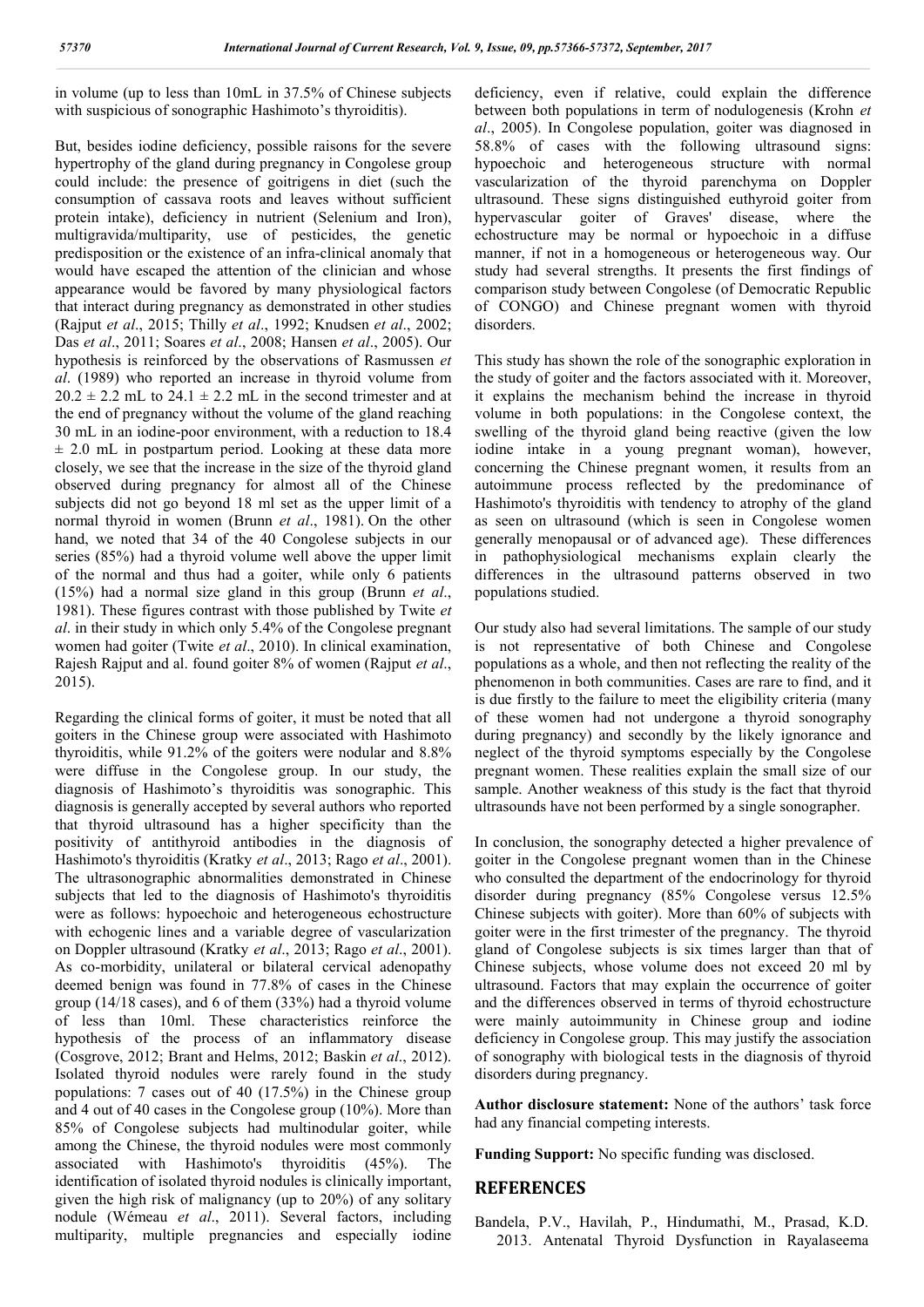Region: A Preliminary Cross Sectional Study Based on Circulating Serum Thyrotropin Levels.

- Baskin, Sr, H.J., Duick, D.S., Levine, R.A. 2012. *Thyroid ultrasound and ultrasound-guided FNA*: Springer Science & Business Media.
- Berghout, A., Endert, E., Ross, A., Hogerzeil, H.V., Smits, N.J., Wlerslnga, W.M. 1994. Thyroid function and thyroid size in normal pregnant women living in an iodine replete area. *Clinical Endocrinology,* 41(3):375-379.
- Brander, A., Kivisaari, L. 1989. Ultrasonography of the thyroid during pregnancy. *Journal of Clinical Ultrasound.*  17(6):403-406.
- Brant, W.E., Helms, C.A. 2012. *Fundamentals of diagnostic radiology*: Lippincott Williams & Wilkins.
- Brunn, J., Block, U., Ruf, G., Bos I., Kunze, W., Scriba, P. 1981. Volumetric analysis of thyroid lobes by real-time ultrasound (author's transl). *Deutsche medizinische Wochenschrift (1946).* 106(41):1338-1340.
- Chabchoub, G., Mnif, M., Maalej, A., Charfi, N., Ayadi, H., Abid, M. 2006. Étude épidémiologique des maladies autoimmunes thyroīdiennes dans le sud tunisien. Paper presented at: Annales d'endocrinologie.
- Chaudhary, V., Bano, S. 2012. Imaging of the thyroid: Recent advances. *Indian Journal of Endocrinology and Metabolism,* 16(3):371.
- Cosgrove, D.O. 2012. Manual of Diagnostic Ultrasound, Volume 1. *Ultrasound in Medicine and Biology,*  38(10):1848.
- Das, S., Bhansali, A., Dutta, P., *et al*. 2011. Persistence of goitre in the post-iodization phase: micronutrient deficiency or thyroid autoimmunity? *The Indian Journal of Medical Research,* 133(1):103.
- de Escobar, G.M., Obregón, Ma.J., del Rey, F.E. 2004. Maternal thyroid hormones early in pregnancy and fetal brain development. *Best Practice & Research Clinical Endocrinology & Metabolism,* 18(2):225-248.
- De Groot, L., Abalovich, M., Alexander, E.K., *et al*. 2012. Management of thyroid dysfunction during pregnancy and postpartum: an Endocrine Society clinical practice guideline. *The Journal of Clinical Endocrinology & Metabolism,* 97(8):2543-2565.
- Dhanwal, D.K., Prasad, S., Agarwal, A., Dixit, V., Banerjee, A. 2013. High prevalence of subclinical hypothyroidism during first trimester of pregnancy in North India. *Indian Journal of Endocrinology and Metabolism,* 17(2):281.
- Estaquio, C., Castetbon, K., Valeix, P., *et al*. 2006. P8-5- Estimation de l'incidence et des facteurs de risque associés aux anomalies morphologiques thyroïdiennes dans la cohorte SU. VI. MAX, France, 1994-2002. *Revue d'Épidémiologie et de Santé Publique,* 54:81.
- Habimana, L., Twite, K.E., Daumerie, C., *et al*. 2014. High prevalence of thyroid dysfunction among pregnant women in Lubumbashi, Democratic Republic of Congo. *Thyroid,*  24(3):568-575.
- Hansen, P.S., Brix, T.H., Bennedbaek, F.N., Bonnema, S.J., Kyvik, K.O., Hegedus, L. 2004. Genetic and environmental causes of individual differences in thyroid size: a study of healthy Danish twins. *J Clin Endocrinol Metab.*, 89(5):2071-2077.
- Hansen, P.S., Brix, T.H., Bennedbæk, F.N., *et al*. 2005. The relative importance of genetic and environmental factors in the aetiology of thyroid nodularity: a study of healthy Danish twins. *Clinical Endocrinology,* 62(3):380-386.
- Henri Germain, M., Ondzotto, G., Peko, J.F., Kibeke, P., Bouenizabila, E., Nsakala-Kibangou, N. 2005. La

pathologie thyroïdienne au Centre hospitalier universitaire de Brazzaville. *Cahiers d'études et de recherches francophones / Santé.* 15(1):37-40.

- Hollowell, J.G., Staehling, N.W., Flanders, W.D., *et al*. 2002. Serum TSH, T4, and thyroid antibodies in the United States population (1988 to 1994): National Health and Nutrition Examination Survey (NHANES III). *The Journal of Clinical Endocrinology & Metabolism,* 87(2):489-499.
- Igl, W., Lukas, P., Leisner, B., *et al*. 1981. Sonographische Volumenbestimmung der Schilddrüse Vergleich mit anderen Methoden. *Nuklearmedizin Archiv.,* 20(2):64-71.
- Knudsen, N., Bols, B., Bülow, I., *et al*. 1999. Validation of ultrasonography of the thyroid gland for epidemiological purposes. *Thyroid,* 9(11):1069-1074.
- Knudsen, N., Bulow, I., Laurberg, P., Ovesen, L., Perrild, H., Jorgensen, T. 2002. Parity is associated with increased thyroid volume solely among smokers in an area with moderate to mild iodine deficiency. *European journal of Endocrinology,* 146(1):39-43.
- Knudsen, N., Laurberg, P., Perrild, H., Bülow, I., Ovesen, L., Jørgensen, T. 2002. Risk factors for goiter and thyroid nodules. *Thyroid.* 12(10):879-888.
- Kratky, J., Jiskra, J., Potlukova, E. 2013. The Role of Ultrasound in the Differential Diagnosis of Hypothyroidism. *Current Topics in Hypothyroidism with Focus on Development*: InTech.
- Krohn, K., Führer, D., Bayer, Y., *et al*. 2005. Molecular pathogenesis of euthyroid and toxic multinodular goiter. *Endocrine Reviews,* 26(4):504-524.
- Lutz, H., Buscarini, E. 2013. *Manual of diagnostic ultrasound.* Vol 2: World Health Organization.
- Mabika, J.B., Mpandamadi, S.D., Kabangu, J.R.M. 2008. Anti-TSH Receptor Antibodies in the Congolese with Hyperthyroidism. *Recent Patents on Endocrine, Metabolic & Immune Drug Discovery,* 2(1):29-34.
- McLeod, D.S., Caturegli, P., Cooper, D.S., Matos, P.G., Hutfless, S. 2014. Variation in rates of autoimmune thyroid disease by race/ethnicity in US military personnel. *Jama,*  311(15): 1563-1565.
- Morganti, S., Ceda, G.P., Saccani, M., *et al*. 2005. Thyroid disease in the elderly: sex-related differences in clinical expression. *J Endocrinol Invest.*, 28(11 Suppl Proceedings):101-104.
- Okosieme, O.E., Marx, H., Lazarus, J.H. 2008. Medical management of thyroid dysfunction in pregnancy and the postpartum. *Expert Opinion on Pharmacotherapy,* 9(13): 2281-2293.
- Pedersen, K.M., Laurberg, P., Iversen, E., *et al*. 1993. Amelioration of some pregnancy-associated variations in thyroid function by iodine supplementation. *J Clin Endocrinol Metab.*, 77(4):1078-1083.
- Poppe, K., Glinoer, D. 2003. Thyroid autoimmunity and hypothyroidism before and during pregnancy. *Human reproduction update,* 9(2):149-161.
- Rago, T., Chiovato, L., Grasso, L., Pinchera, A., Vitti, P. 2001. Thyroid ultrasonography as a tool for detecting thyroid autoimmune diseases and predicting thyroid dsfunction in apparently healthy subjects. *Journal of Endocrinological Investigation,* 24(10):763-769.
- Rajput, R., Goel, V., Nanda, S., Rajput, M., Seth, S. 2015. Prevalence of thyroid dysfunction among women during the first trimester of pregnancy at a tertiary care hospital in Haryana. *Indian Journal of Endocrinology and Metabolism,* 19(3):416.